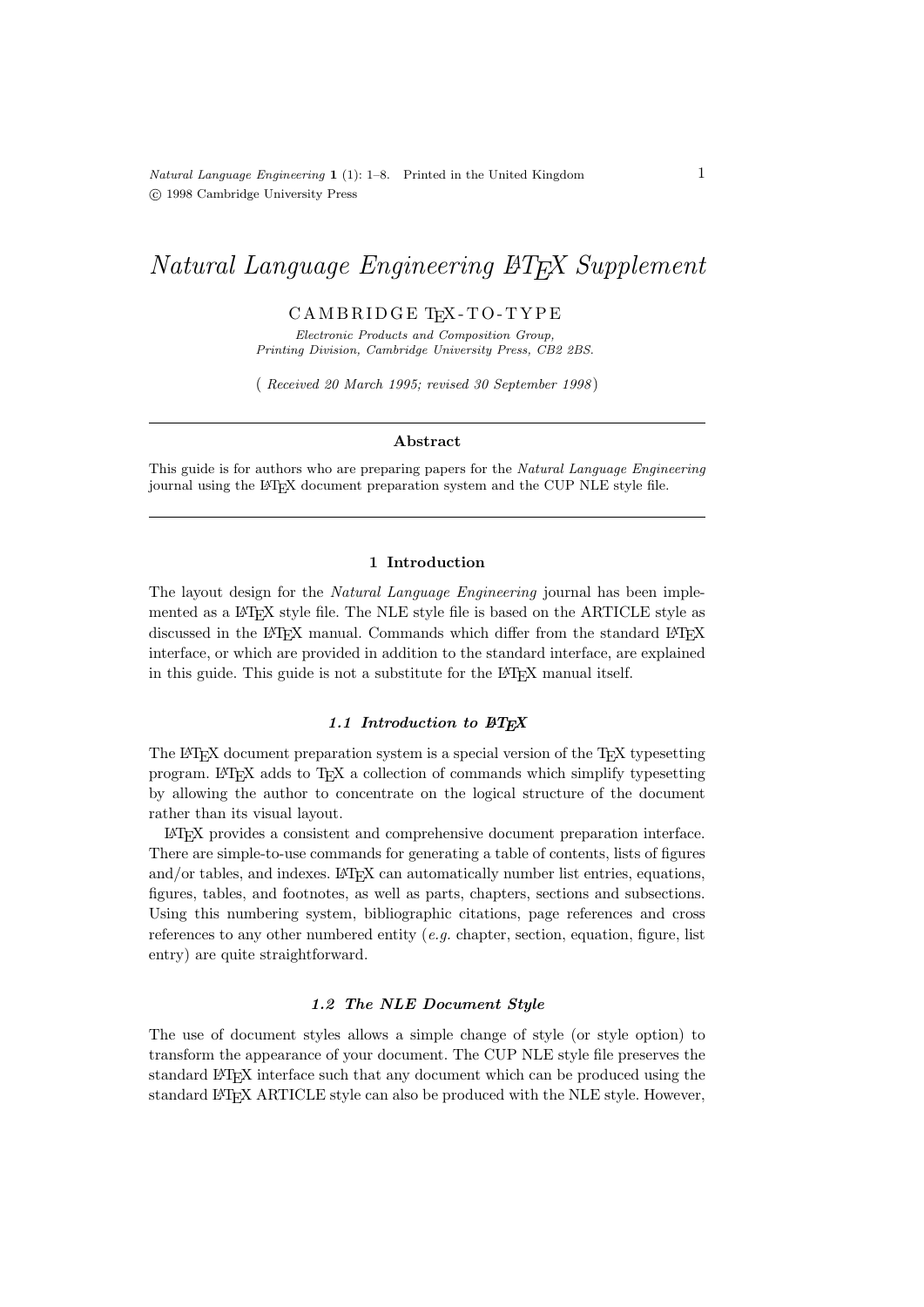## 2 **LATEX** Supplement

the measure (or width of text) is slightly different from that for ARTICLE, therefore line breaks will change and it is possible that equations may need re-setting.

## 2 Using the NLE style

First, copy the file NLE.sty into the correct subdirectory on your system. The NLE document style is implemented as a complete document style, not as a document style option. In order to use the NLE style, replace article by nle in the \documentstyle command at the beginning of your document:

```
\documentstyle{article}
```
is replaced by

```
\documentstyle{nle}
```
None of the standard document style options should be used.

## 3 Additional facilities

In addition to all the standard LAT<sub>EX</sub> design elements, the NLE style includes the following feature:

• Extended commands for specifying a short version of the title and author(s) for the running headlines.

Once you have used this additional facility in your document, do not process it with a standard LATEX style file.

#### 3.1 Titles and authors' names

In the NLE style, the title of the article and the author's name (or authors' names) are used both at the beginning of the article for the main title and throughout the article as running headlines at the top of every page. The title is used on oddnumbered pages (rectos) and the author's name appears on even-numbered pages (versos). Although the main heading can run to several lines of text, the running head line must be a single line. Moreover, the main heading can also incorporate new line commands  $(e,q, \lambda)$  but these are not acceptable in a running headline. To enable you to specify an alternative short title and author's name, the standard \title and \author commands have been extended to take an optional argument to be used as the running headline:

```
\title[A short title]{The full title which can be as long
 as necessary}
\author[Author's name]{The full author's name, followed by\\
 the affiliation if necessary}
```
The following example is taken from Abadi et al. (1991) and shows several authors and their affiliations.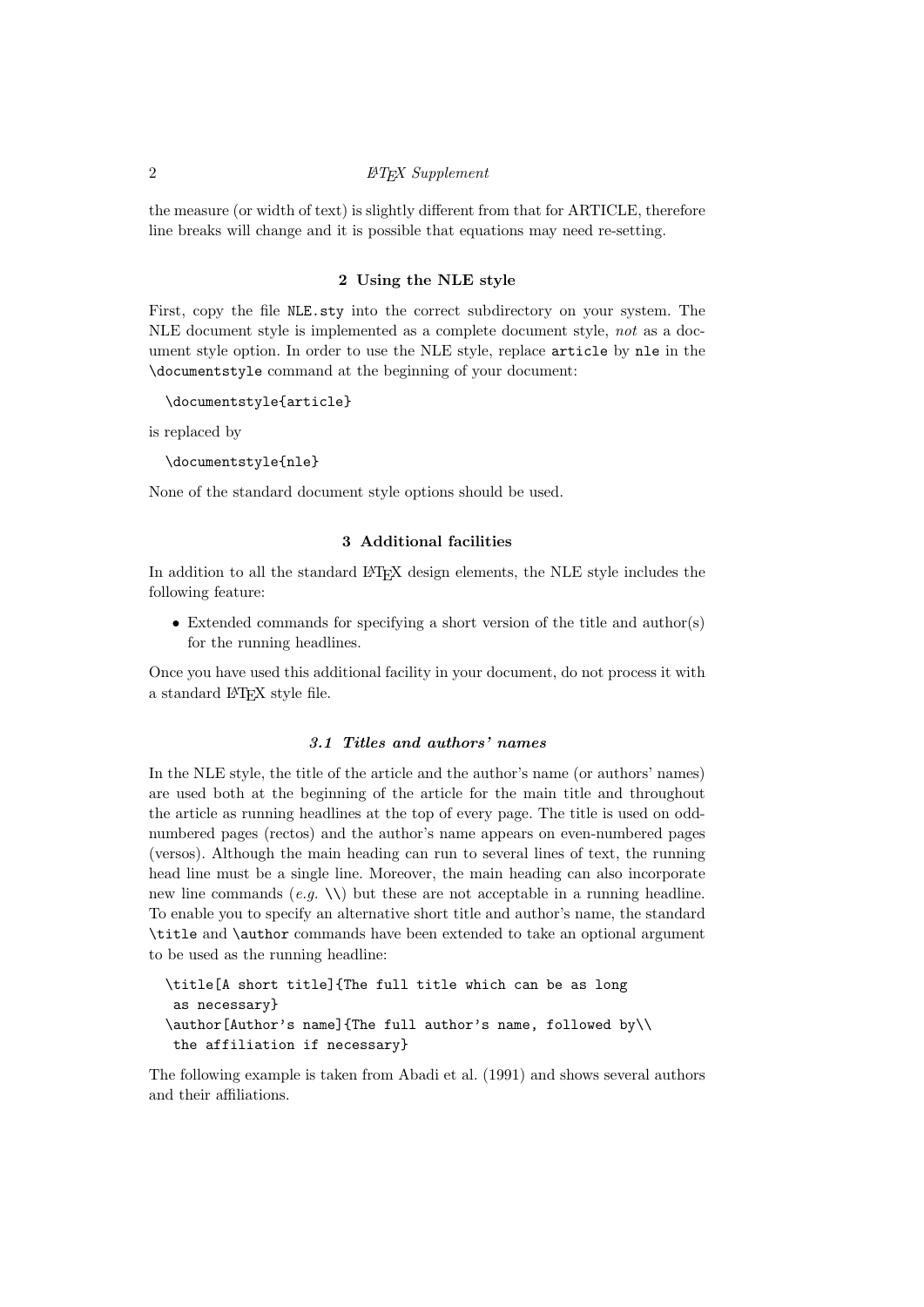```
\title{Explicit substitutions}
\author[M. Abadi and others]
 {M.\ns A\ls B\ls A\ls D\ls I,\ns
 L.\ns C\ls A\ls R\ls D\ls E\ls L\ls L\ls I\\
 Digital Equipment Corp., Systems Research Center,\\
 130 Lytton Avenue, Palo Alto, California, USA 94301
 \and
P.-L.\ns C\ls U\ls R\ls I\ls E\ls N\\
Laboratoire d'Informatique, Ecole Normale Sup'erieure,
 45 Rue d'Ulm 75005, Paris, France
 \and
 and\ns J.-J.\ns L\ls \'E\ls V\ls Y\\
 INRIA, Domaine de Voluceau, Roquencourt, B.P.105, 78153,
Le Chesnay, Cedex, France.}
```
Notice the use of the predefined macros \ls and \ns to letter-space the author's name. As you can see from this example, when there are four or more authors, the short author name argument should contain the first authors name followed by the text 'and others'.

#### 3.2 Abstract

The NLE style provides for an abstract which is produced by the following commands

```
\begin{abstract}
  ...
\end{abstract}
```
#### 3.3 Lists

The NLE style provides the three standard list environments.

- Bulleted lists, created using the itemize environment.
- Numbered lists, created using the enumerate environment.
- Labelled lists, created using the description environment.

#### 3.4 Footnotes

The NLE journal style uses superior numbers for footnote references.<sup>1</sup>

#### 4 Some guidelines for using standard facilities

The following notes may help you achieve the best effects with the NLE style file.

<sup>1</sup> This shows how a footnote is typeset.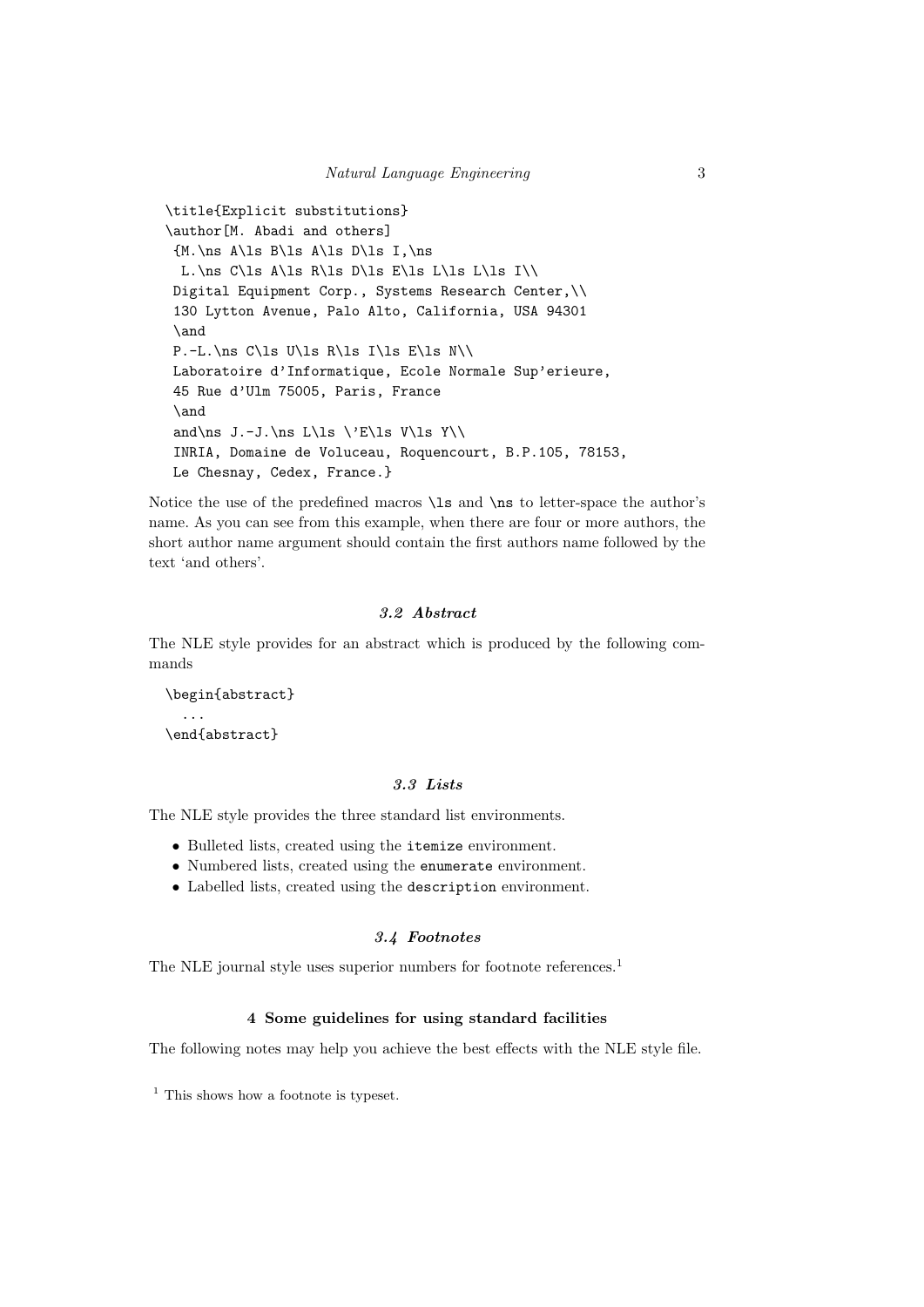#### 4 **LATEX** Supplement

## 4.1 Sections

LATEX provides five levels of section headings and they are all defined in the NLE style file:

- \section.
- \subsection.
- \subsubsection.
- \paragraph.
- \subparagraph.

Section numbers are given for sections, subsection and subsubsection headings.

## 4.2 Running headlines

As described above, the title of the article and the author's name (or authors' names) are used as running headlines at the top of every page. The title is used on odd-numbered pages (rectos) and the author's name appears on even-numbered pages (versos).

The  $\text{pagestyle}$  and  $\text{thispagestyle}$  commands should not be used. Similarly, the commands \markright and \markboth should not be necessary.

## 4.3 Tables

The figure and table environments are implemented as described in the LAT<sub>E</sub>X Manual to provide consecutively numbered floating inserts for illustrations and tables respectively. The standard inserts and their captions are formatted centred. Line breaks in captions can be inserted as required using  $\setminus \mathcal{L}$ .

The NLE style file will cope with most positioning of your tables and you should not normally use the optional positional qualifiers on the table environment which would override these decisions. Normal journal style sets the table caption first, followed by a double rule, the table body and a double rule at the bottom. Single rules and spanner rules (\cline) can be used to separate headings from the columns. For example, Table 1 is produced using the following commands:

```
\begin{table}
 \caption{Results of Overloading for 3 Experimental Setups}
 \begin{minipage}{\textwidth}
   \begin{tabular}{lcrrrrr}
   \hline\hline
   Program& Expt.&
    CPU\footnote{Seconds of elapsed time on an unloaded Sun 3/50.}&
    RelCPU\footnote{CPU Time relative to experiment (a).}&
    GC& Mem\footnote{Bytes of heap used over the duration of the program.}&
    RelMem\footnote{Memory usage relative to experient (a).}\\
   \hline
   8 Queens& (a)& 2\hpt 88& 1\hpt 00& 6& 1\hpt 7M& 1\hpt 00\\
   & (b)& 32\hpt 51& 11\hpt 29& 193& 48\hpt 9M& 28\hpt 76\\
   & (c)& 7\hpt 90& 2\hpt 74& 42& 11\hpt 3M& 6\hpt 65\\
```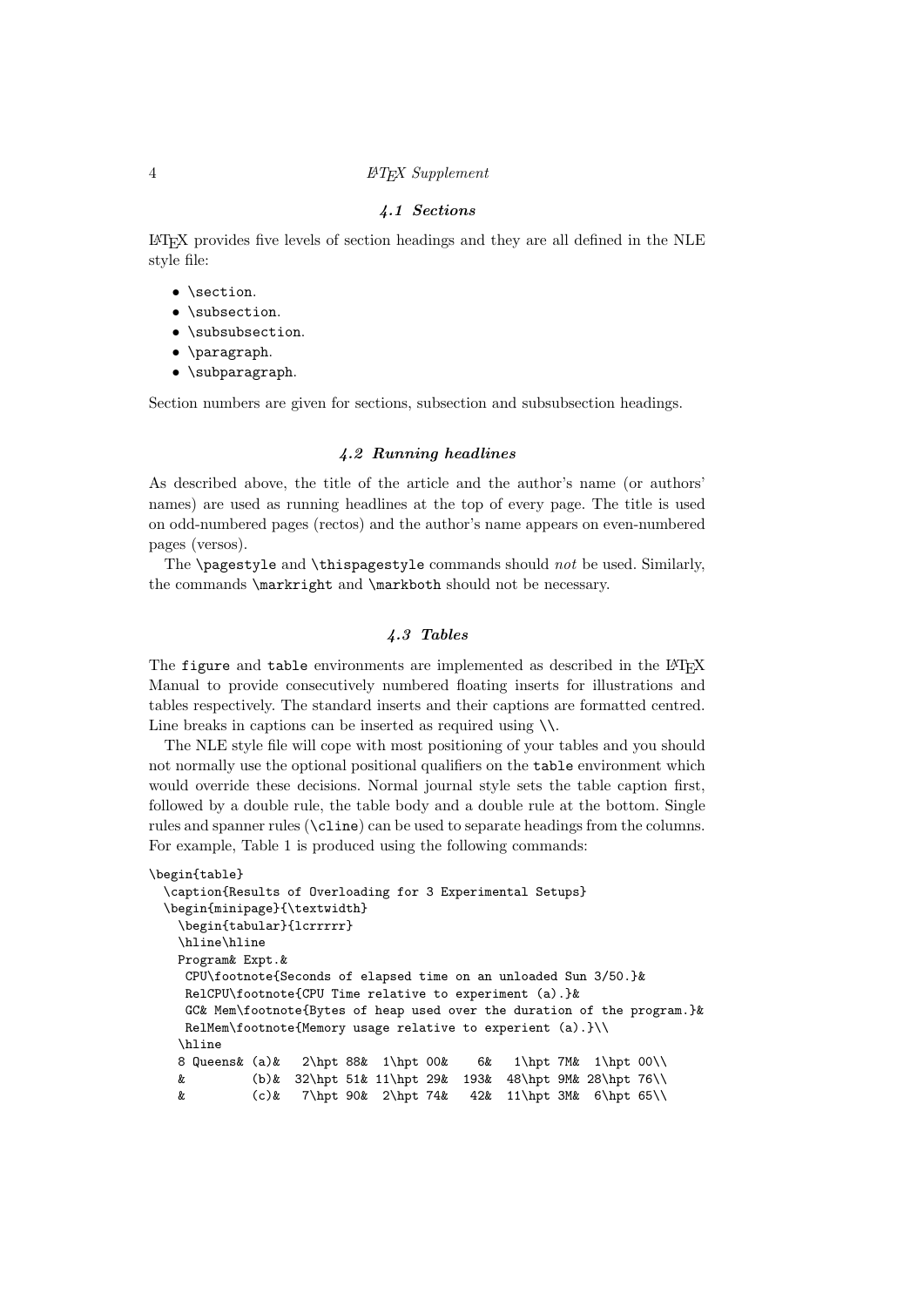| Program  | Expt.                    | $\mathrm{CPU}^a$ | RelCPU <sup>b</sup> | GC   | Mem <sup>c</sup> | $RelMem^d$ |
|----------|--------------------------|------------------|---------------------|------|------------------|------------|
| 8 Queens | (a)                      | 2.88             | $1-00$              | 6    | 1.7M             | $1-00$     |
|          | (b)                      | 32.51            | $11-29$             | 193  | 48.9M            | $28 - 76$  |
|          | $\left( \text{c}\right)$ | 7.90             | 2.74                | 42   | 11.3M            | 6.65       |
| Primes   | (a)                      | 4.89             | $1-00$              | 19   | 5.3M             | $1-00$     |
|          | (b)                      | 47.54            | 9.72                | 204  | 54.5M            | $10-28$    |
|          | $\left( $                | $10-08$          | 2.06                | 47   | 13.0M            | 2.45       |
| Nfib     | (a)                      | $21-65$          | $1-00$              | 161  | 40.4M            | $1-00$     |
|          | (b)                      | 221.65           | 10.24               | 1382 | 349.0M           | 8.64       |
|          | (c)                      | $21-30$          | 0.98                | 161  | 42.0M            | $1-03$     |
| KWIC     | (a)                      | 7.07             | $1-00$              | 15   | 6.3M             | $1-00$     |
|          | (b)                      | 34.55            | 4.89                | 109  | 47.8M            | 7.59       |
|          | $\rm ^{(c)}$             | 31.62            | 4.47                | 53   | 45.0M            | 7.14       |
|          |                          |                  |                     |      |                  |            |

Table 1. Results of Overloading for 3 Experimental Setups

 $\sqrt{a}$  Seconds of elapsed time on an unloaded Sun 3/50.

 $<sup>b</sup>$  CPU Time relative to experiment (a).</sup>

 $c$  Bytes of heap used over the duration of the program.

 $d$  Memory usage relative to experient (a).

```
\noalign{\vspace {.5cm}}
   Primes& (a)& 4\hpt 89& 1\hpt 00& 19& 5\hpt 3M& 1\hpt 00\\
   & (b)& 47\hpt 54& 9\hpt 72& 204& 54\hpt 5M& 10\hpt 28\\
   & (c)& 10\hpt 08& 2\hpt 06& 47& 13\hpt 0M& 2\hpt 45\\
   \noalign{\vspace {.5cm}}
   Nfib& (a)& 21\hpt 65& 1\hpt 00& 161& 40\hpt 4M& 1\hpt 00\\
   & (b)& 221\hpt 65& 10\hpt 24& 1382& 349\hpt 0M& 8\hpt 64\\
   & (c)& 21\hpt 30& 0\hpt 98& 161& 42\hpt 0M& 1\hpt 03\\
   \noalign{\vspace {.5cm}}
   KWIC& (a)& 7\hpt 07& 1\hpt 00& 15& 6\hpt 3M& 1\hpt 00\\
   & (b)& 34\hpt 55& 4\hpt 89& 109& 47\hpt 8M& 7\hpt 59\\ \& (c)& 31\hpt 62& 4\hpt 47& 53& 45\hpt 0M& 7\hpt 14\\
   \& (c) \& 31\hpt 62 \ 4\hpt 47\
   \hline\hline
   \end{tabular}
   \vspace{-2\baselineskip}
  \end{minipage}
 \label{sample-table}
\end{table}
```
Notice the use of the \hpt macro to obtain the centered decimal points, inside the body of the table.

The tabular environment should be used to produce ruled tables; it has been modified for the NLE style in the following ways: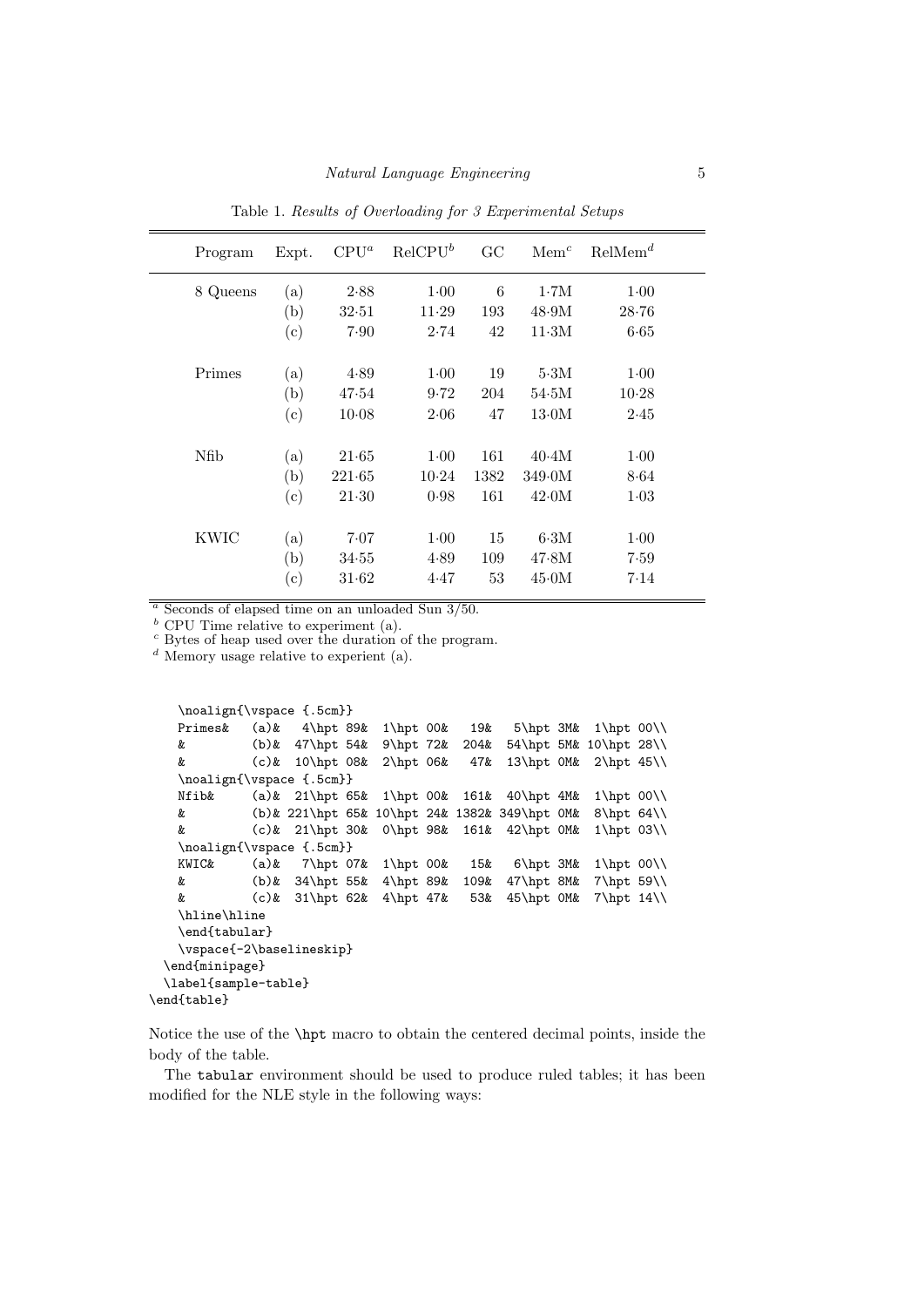6 **LATEX** Supplement

Fig. 1. An example figure with space for artwork.

- 1. Additional vertical space is inserted above and below a horizontal rule (produced by \hline);
- 2. Tables are centred, and span the full width of the page; that is, they are similar to the tables that would be produced by \begin{minipage}{\textwidth}.

Because of this reformatting, vertical rules should not be used; furthermore, commands to redefine quantities such as \arraystretch should be omitted. If the old tabular facilities are needed, there is a new environment, oldtabular, which has none of the reformatting; it should be used in exactly the same way.

## 4.4 Illustrations (or figures)

The NLE style will cope with most positioning of your illustrations and you should not normally use the optional positional qualifiers on the figure environment which would override these decisions. Figure captions should be below the figure itself, therefore the \caption command should appear after the figure or space left for an illustration.

Figure 1 shows an example of space left above a caption for artwork to be pasted in. This was produced with the following commands:

```
\begin{figure}
  \vspace{5cm} % the vertical depth of the artwork
  \caption{An example figure with space for artwork.}
  \label{sample-figure}
\end{figure}
```
The vertical depth should correspond roughly to the artwork you will submit; it will be adjusted to fit the final artwork exactly.

## 4.5 Bibliography

As with standard LAT<sub>EX</sub>, there are two ways of producing a bibliography; either by compiling a list of references by hand (using a thebibliography environment), or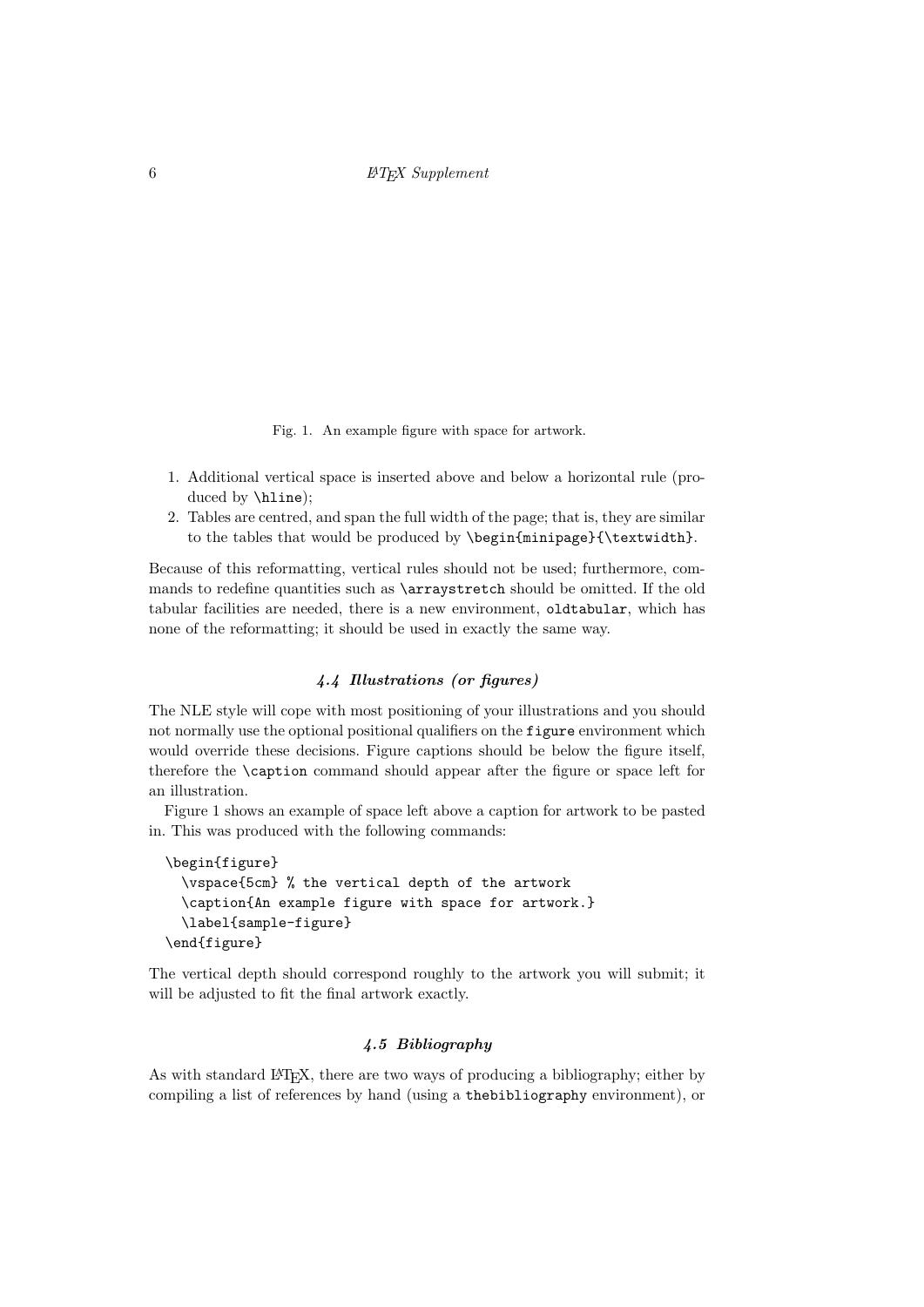by using BibTeX with a suitable bibliographic database. However, contributors are encouraged to format their list of references in NLE style outlined in section 4.5.2 below.

## 4.5.1 References in the Text

References in the text are given by author and date. Whichever method is used to produce the bibliography, the references in the text are done in the same way. Each bibliographical entry has a key, which is assigned by the author and used to refer to that entry in the text. There is one form of citation  $-\c{tie\{key\}} - to$  produce the author and date, and another form  $-\s{shortcite{key} - which produces the$ date only. Thus, Akmajian and Lehrer (1976) is produced by

Akmajian and Lehrer \shortcite{akm76}

while (Salton *et al.* 1990) is produced by

\cite{sal90}.

# 4.5.2 List of References

The following listing shows some references prepared in the style of the journal.

```
\begin{thebibliography}{}
  \bibitem[\protect\citename{Akmajian and Lehrer }1976]{akm76}
  Akmajian, A. and Lehrer, A. (1976) NP-like quantifiers and the
  problem of determining the head of an NP. {\it Linguistic
   Analysis\/} {\bf 2}: 295--313.
  \bibitem[\protect\citename{Huddleston }1984]{hud84}
  Huddleston, Rodney. (1984) {\it Introduction to the Grammar of
  English}. Cambridge: Cambridge University Press.
  \bibitem[\protect\citename{McCord }1990]{mcc90}
  McCord, Michael C. (1990) Slot grammar: a system for simpler
  construction of practical natural language grammars. In R.
  Studer (ed.), {\it Natural Language and Logic: International
  Scientific Symposium}, pp.~118--45. Lecture Notes in Computer
  Science. Berlin: Springer-Verlag.
  \bibitem[\protect\citename{Salton {\it et al.}\ }1990]{sal90}
  Salton, Gerald, Zhao, Zhongnan and Buckley, Chris. (1990)
  A simple syntactic approach for the generation of indexing
  phrases. Technical Report 90--1137, Department of Computer
  Science, Cornell University.
\end{thebibliography}
```
This list typesets as shown at the end of this guide. Each entry takes the form

```
\bibitem[\protect\citename{Author(s), }Date]{tag}
  Bibliography entry
```